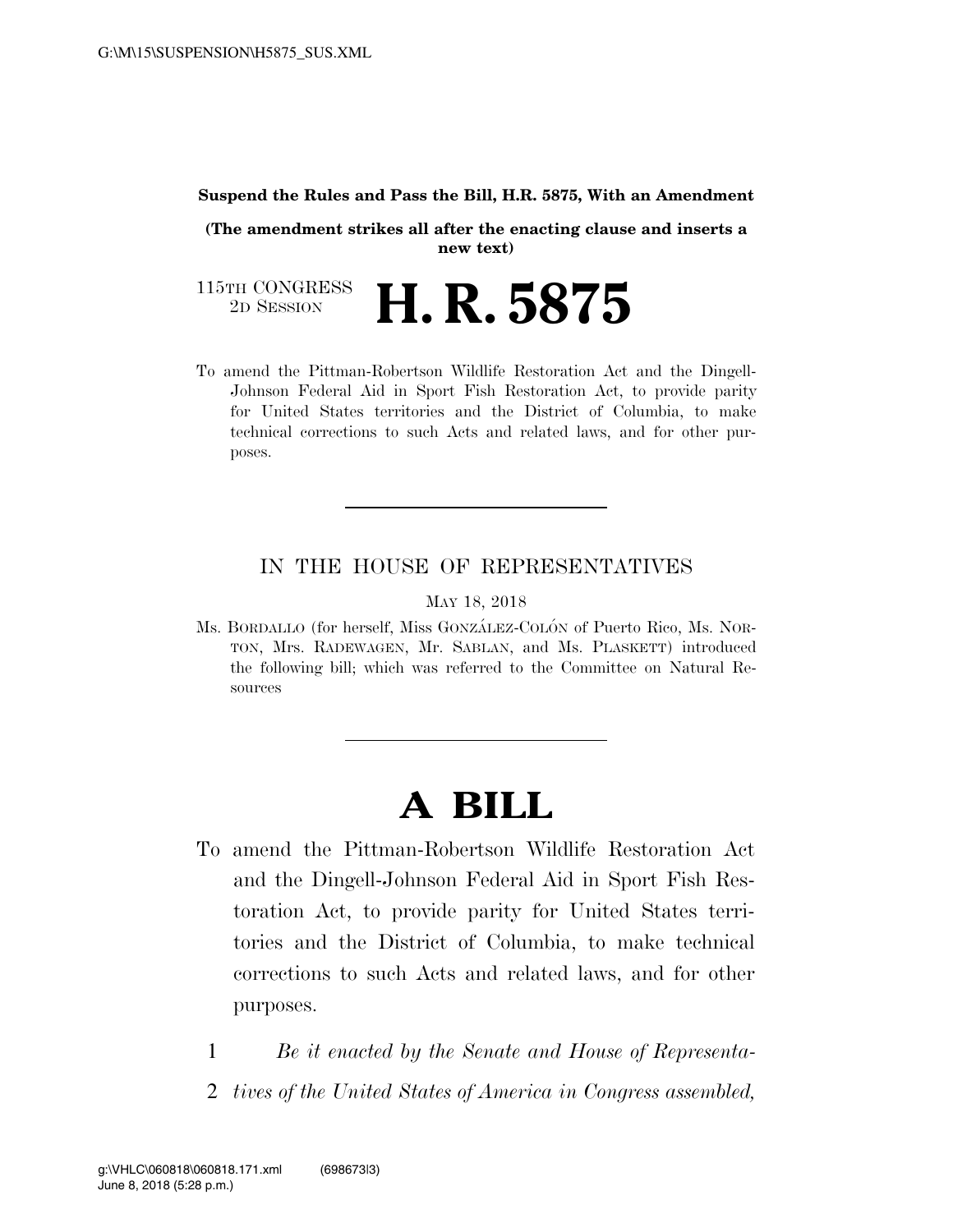$\mathfrak{D}$ 

## **SECTION 1. APPORTIONMENT UNDER PITTMAN-ROBERT-SON WILDLIFE RESTORATION ACT.**

 (a) EQUIVALENT MINIMUM APPORTIONMENT AMONG STATES AND TERRITORIES OF TAX REVENUES ACCRUING TO FUND.—The first subsection (c) of section 4 of the Pittman-Robertson Wildlife Restoration Act (16 U.S.C. 669c), relating to apportionment of certain revenues ac- cruing to the fund, is amended by striking ''among the States'' and all that follows through the end of the first sentence and inserting: ''among the States and each of American Samoa, Guam, the Northern Mariana Islands, Puerto Rico, and the United States Virgin Islands in pro- portion to the ratio that the population of each State and each such territory bears to the population of all the States and such territories, except that each State shall be apportioned not more than 3 percent of such revenues, and each State and each such territory shall be appor-tioned not less than 1 percent of such revenues.''.

 (b) APPORTIONMENT OF WILDLIFE CONSERVATION AND RESTORATION ACCOUNT AMONG TERRITORIES AND THE DISTRICT OF COLUMBIA.—The second subsection (c) of section 4 of the Pittman-Robertson Wildlife Restoration 23 Act (16 U.S.C. 669c), as added by section 902(e) of H.R. 5548, as introduced in the 106th Congress and enacted 25 into law by section  $1(a)(2)$  of Public Law 106–55, and relating to apportionment of the Wildlife Conservation and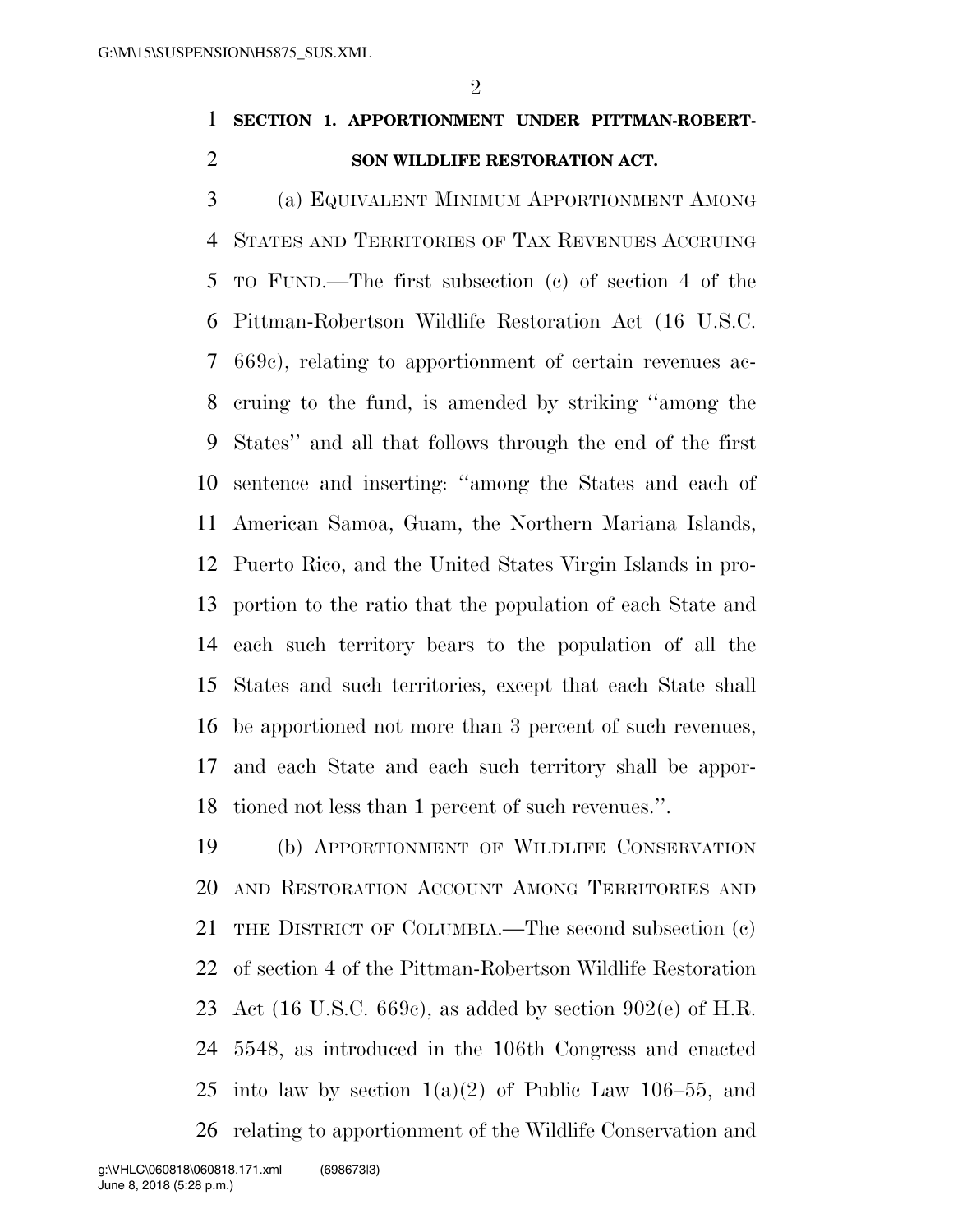Restoration Account, is amended by striking paragraph (1) and inserting the following:

3 ''(1) The Secretary of the Interior shall appor- tion from the Wildlife Conservation and Restoration Account to each of the District of Columbia, Amer- ican Samoa, Guam, the Northern Mariana Islands, Puerto Rico, and the United States Virgin Islands a sum equal to not more than one-half of 1 percent of such Account.''.

 (c) REPEAL OF PERCENTAGE RESTRICTIONS ON AP- PORTIONMENTS TO TERRITORIES.—Section 8A of the Pittman-Robertson Wildlife Restoration Act (16 U.S.C. 669g–1) is amended by striking ''as he shall determine, not exceeding'' and all that follows through '', in any one year,'' and inserting ''as the Secretary shall determine for each year,''.

## **SEC. 2. TECHNICAL CORRECTIONS TO PITTMAN-ROBERT-SON WILDLIFE RESTORATION ACT.**

 (a) The first section and section 12 of the Pittman- Robertson Wildlife Restoration Act (16 U.S.C. 669, 669i) are each amended by striking ''Secretary of Agriculture'' each place it appears and inserting ''Secretary of the Inte-rior''.

 (b) Paragraph (2) of section 3(a) of such Act (16 25 U.S.C.  $669b(a)$  is amended—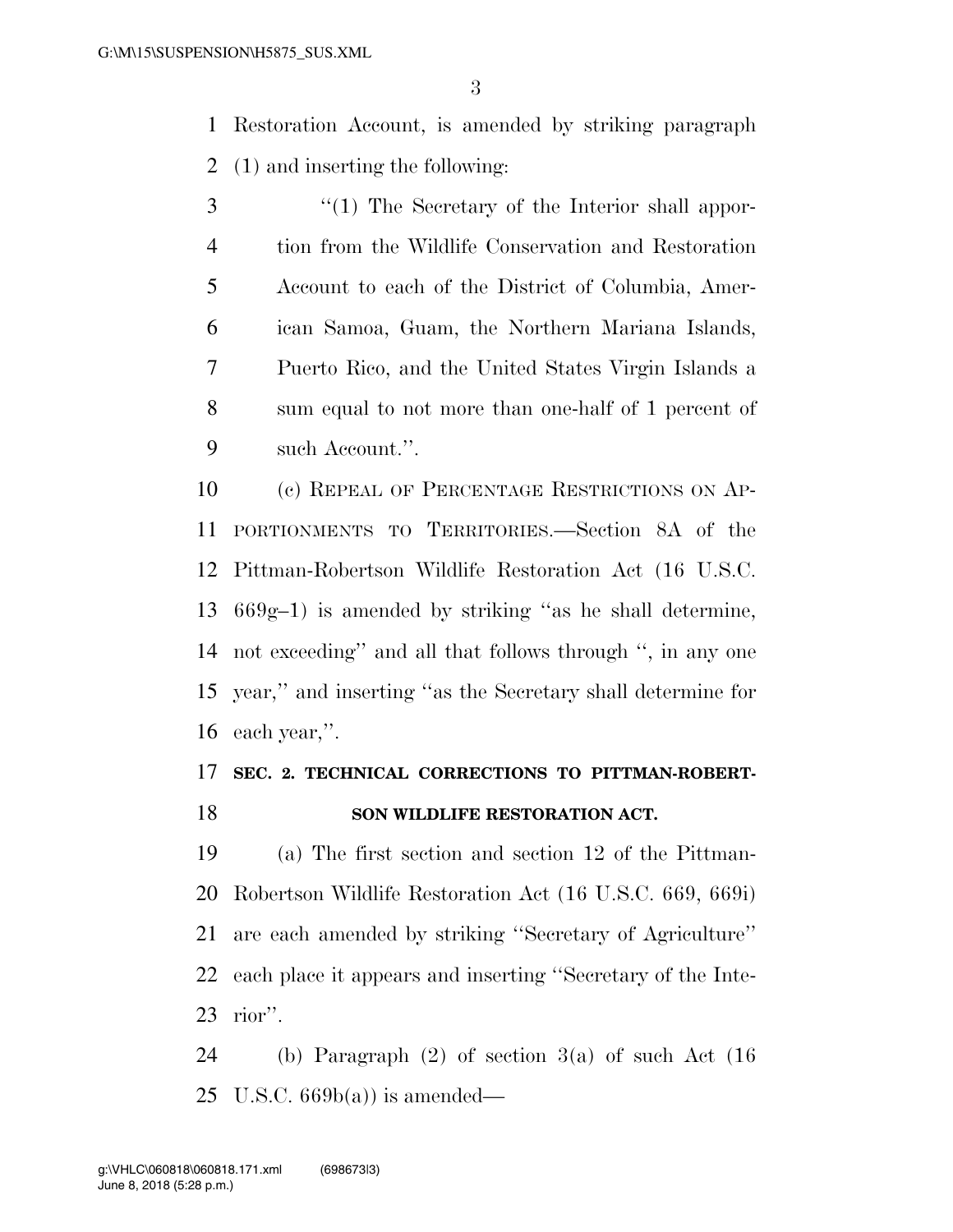1 (1) by moving such paragraph 2 ems to the left; 2 and

3 (2) by striking "16 U.S.C.  $669(b)(1)$ " and in-4 serting "subsection  $(b)(1)$ ".

 (c)(1) Section 4 of such Act (16 U.S.C. 669c) is amended by redesignating the second subsection (c) (as added by section 902(e) of H.R. 5548, as introduced in the 106th Congress and enacted into law by section 9 1(a)(2) of Public Law 106–55; relating to apportionment of the Wildlife Conservation and Restoration Account) and subsection (d) as subsections (d) and (e), respectively.

12 (2) Section 2(6) of such Act (16 U.S.C.  $669a(6)$ ) is 13 amended by striking ''section 304(d)'' and inserting ''sec-14 tion 4(e)''.

15 (3) Section  $3(c)(2)$  of such Act (16 U.S.C. 16  $669b(c)(2)$  is amended by striking "sections 4(d) and (e) 17 of this Act,'' and inserting ''section 4(e),''.

18 (d) Subsection (d) of section 4 of such Act (16 U.S.C. 19 669c), as redesignated by subsection  $(e)(1)$  of this section, 20 is further amended in paragraph  $(2)(A)$ —

21 (1) in clause (i)—

22 (A) by striking ''one-third of which is 23 based'' and inserting ''One-third of such 24 amount shall be apportioned based''; and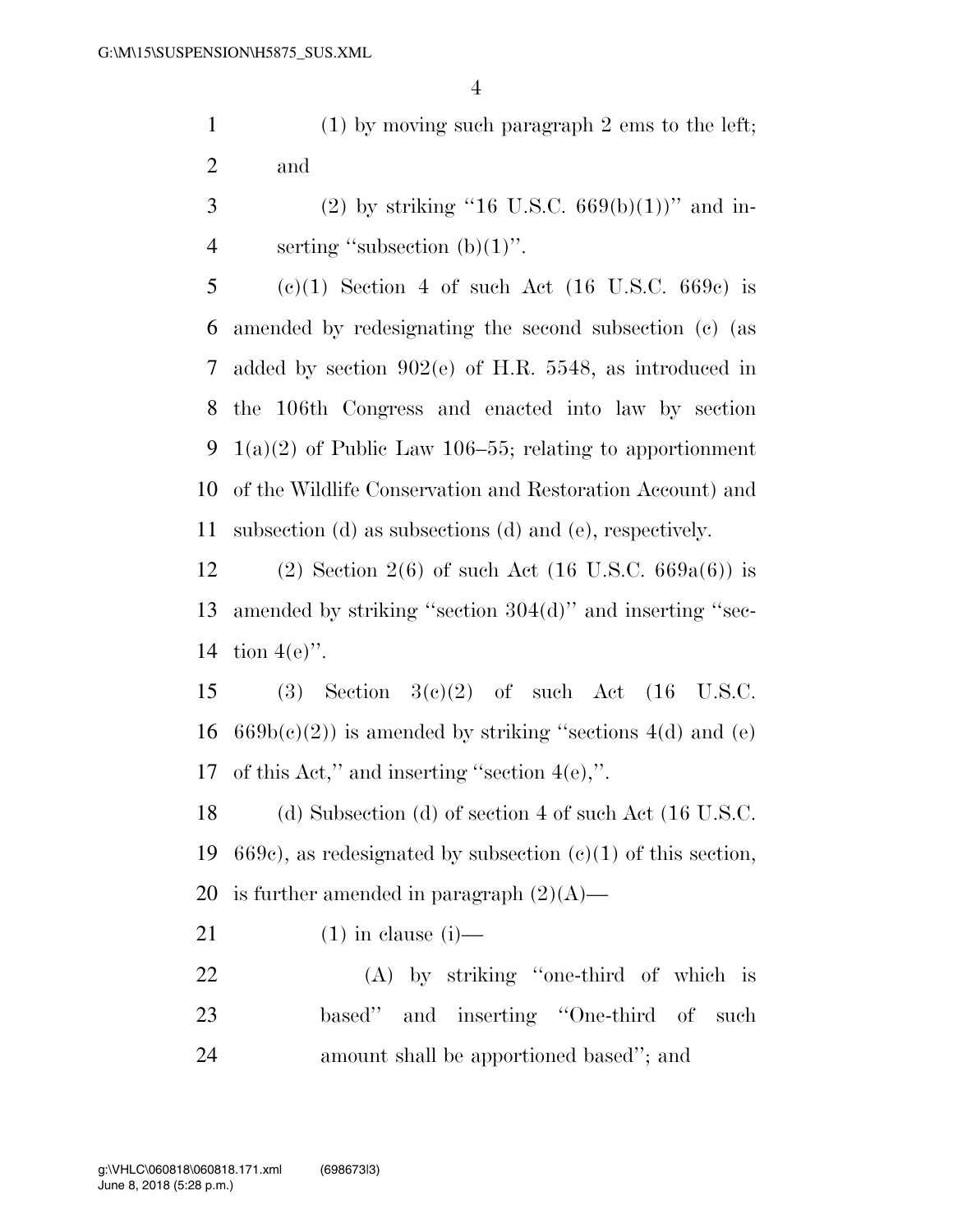| $\mathbf{1}$   | $(B)$ by striking "; and inserting a pe-                        |
|----------------|-----------------------------------------------------------------|
| $\overline{2}$ | riod; and                                                       |
| 3              | $(2)$ in clause (ii), by striking "two-thirds of                |
| $\overline{4}$ | which is based" and inserting "Two-thirds of such               |
| 5              | amount shall be apportioned based".                             |
| 6              | (e) Section 6 of such Act $(16 \text{ U.S.C. } 669e)$ is amend- |
| 7              | $ed$ —                                                          |
| 8              | $(1)$ in subsection $(a)$ —                                     |
| 9              | (A) by inserting " $(1)$ " before the first sen-                |
| 10             | tence;                                                          |
| 11             | (B) by redesignating paragraphs (1) and                         |
| 12             | $(2)$ , as in effect before the enactment of this               |
| 13             | paragraph, as subparagraphs $(A)$ and $(B)$ of                  |
| 14             | paragraph (1) (as designated by the amend-                      |
| 15             | ment made by subparagraph $(A)$ of this para-                   |
| 16             | graph), and moving such subparagraphs 2 ems                     |
| 17             | to the right; and                                               |
| 18             | (C) by inserting " $(2)$ " before "The Sec-                     |
| 19             | retary of the Interior shall approve"; and                      |
| 20             | $(2)$ in subsection (b), by striking "option $(1)$ of           |
| 21             | subsection (a) of this section," and inserting "sub-            |
| 22             | section $(a)(1)(A)$ ,".                                         |